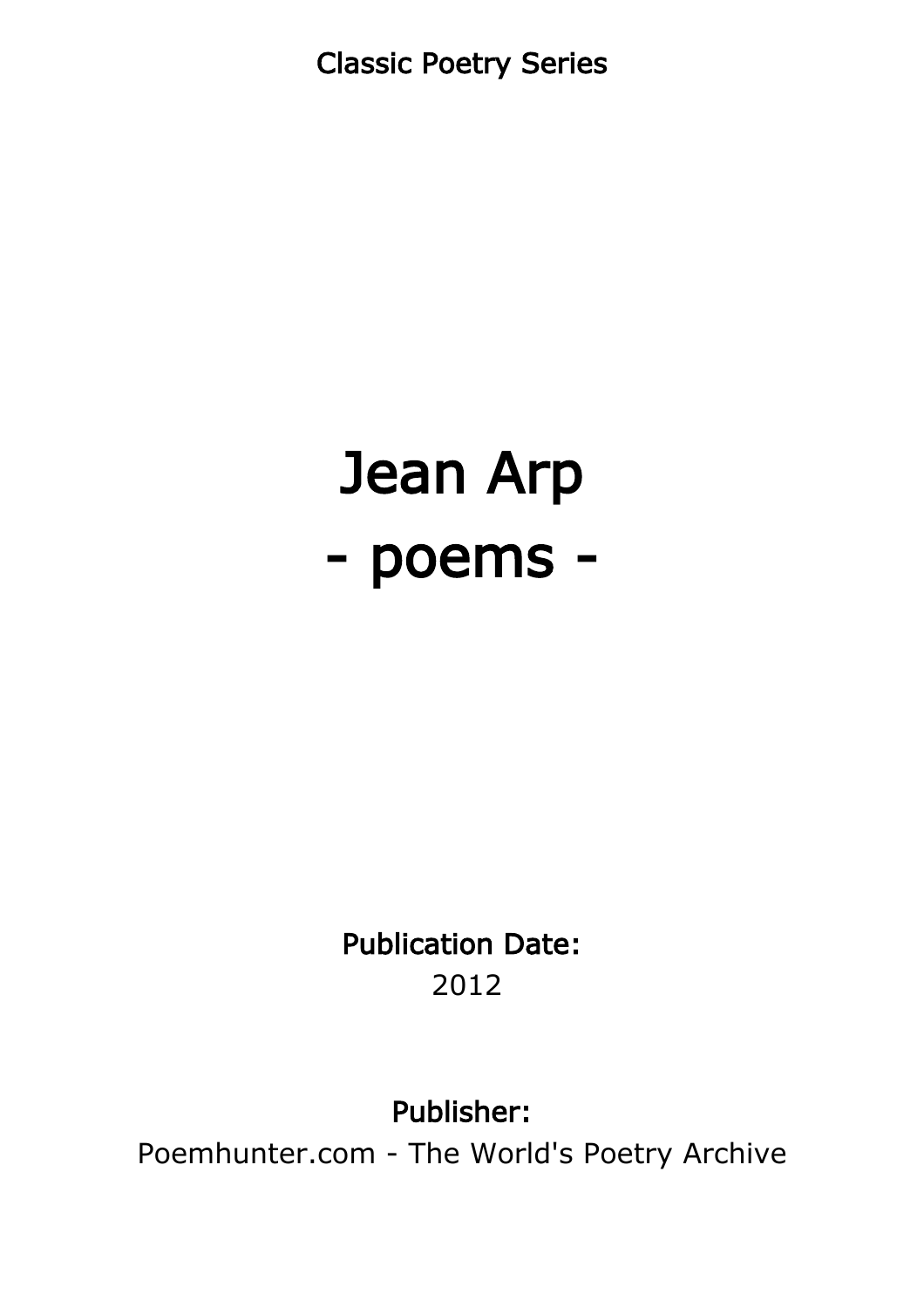# Jean Arp(16 September 1886 – 7 June 1966)

Jean Arp / Hans Arp was a German-French, or Alsatian, sculptor, painter, poet and abstract artist in other media such as torn and pasted paper.

When Arp spoke in German he referred to himself as "Hans", and when he spoke in French he referred to himself as "Jean". Many people believe that he was born Hans and later changed his name to Jean, but this is not the case.

## <b>Early Life</b>

Arp was born in Strasbourg. The son of a French mother and a German father, he was born during the period following the Franco-Prussian War when the area was known as Alsace-Lorraine (Elsass-Lothringen in German) after it had been returned to Germany by France. Following the return of Alsace to France at the end of World War I, French law determined that his name become Jean.

In 1904, after leaving the École des Arts et Métiers in Strasbourg, he went to Paris where he published his poetry for the first time. From 1905 to 1907, Arp studied at the Kunstschule, Weimar, Germany and in 1908 went back to Paris, where he attended the Académie Julian. In 1915, he moved to Switzerland, to take advantage of Swiss neutrality. Arp later told the story of how, when he was notified to report to the German consulate, he avoided being drafted into the army: he took the paperwork he had been given and, in the first blank, wrote the date. He then wrote the date in every other space as well, then drew a line beneath them and carefully added them up. He then took off all his clothes and went to hand in his paperwork. He was told to go home.

#### <b>Career</b>

Arp was a founding member of the Dada movement in Zürich in 1916. In 1920, as Hans Arp, along with Max Ernst, and the social activist Alfred Grünwald, he set up the Cologne Dada group. However, in 1925 his work also appeared in the first exhibition of the surrealist group at the Galérie Pierre in Paris.

In 1926, Arp moved to the Paris suburb of Meudon. In 1931, he broke with the Surrealist movement to found Abstraction-Création, working with the Paris-based group Abstraction-Création and the periodical, Transition.

Throughout the 1930s and until the end of his life, he wrote and published essays and poetry. In 1942, he fled from his home in Meudon to escape German occupation and lived in Zürich until the war ended.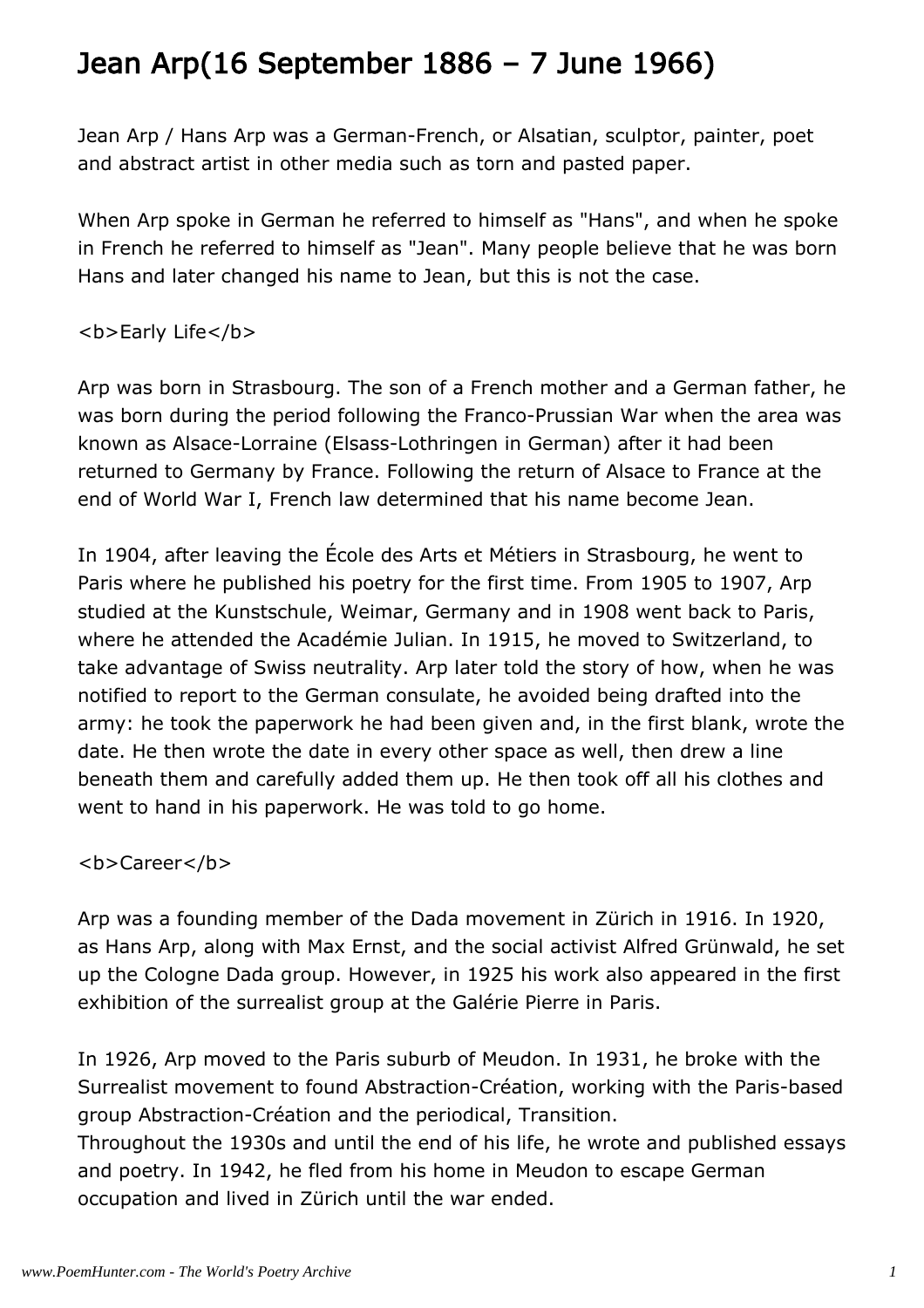Arp visited New York City in 1949 for a solo exhibition at the Buchholz Gallery. In 1950, he was invited to execute a relief for the Harvard University Graduate Center in Cambridge, Massachusetts would also be commissioned to do a mural at the UNESCO building in Paris. In 1954, Arp won the Grand Prize for Sculpture at the Venice Biennale.

In 1958, a retrospective of his work was held at the Museum of Modern Art in New York City, followed by an exhibition at the Musée National d'Art Moderne, Paris, France, in 1962.

The Musée d'art moderne et contemporain of Strasbourg houses many of his paintings and sculptures.

<b>Personal life and death</b>

Arp's first wife, the artist Sophie Taeuber-Arp, died in Zürich in 1943, and he subsequently married the collector Marguerite Hagenbach. Arp died in 1966, in Basel, Switzerland.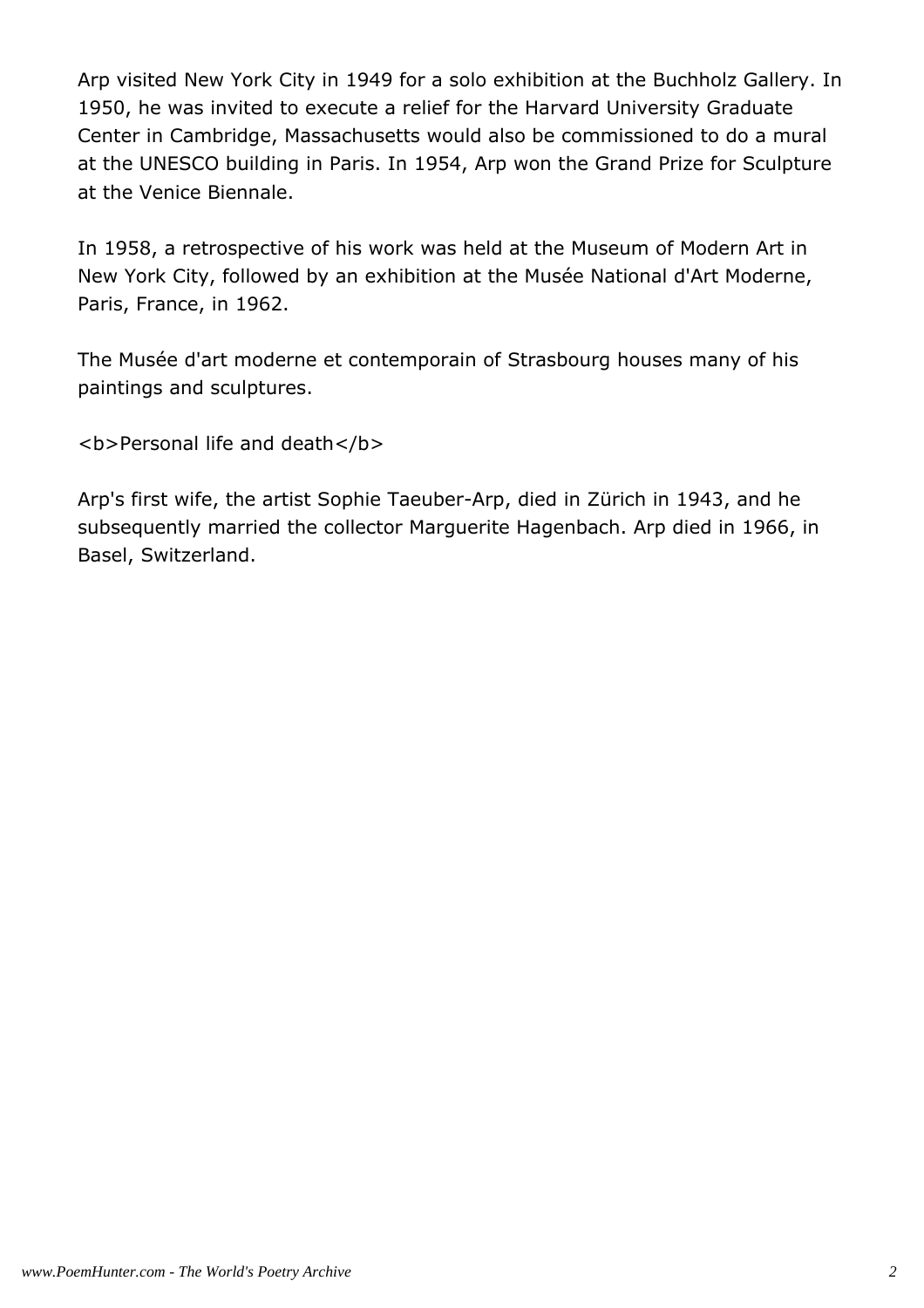# Die Schwalbenhode

1.

weh unser guter kaspar ist tot wer trägt nun die brennende fahne im zopf wer dreht die kaffeemühle wer lockt das idyllische reh auf dem meer verwirrte er die schiffe mit dem wörtchen parapluie und die winde nannte er bienenvater weh weh weh unser guter kaspar ist tot heiliger bimbam kaspar ist tot die heufische klappern in den glocken wenn man seinen vornamen ausspricht darum seufze ich weiter kaspar kaspar kaspar warum bist du ein stern geworden oder eine kette aus wasser an einem heißen wirbelwind oder ein euter aus schwarzem licht oder ein durchsichtiger Ziegel an der stöhnenden trommel des felsigen wesens jetzt vertrocknen unsere scheitel und sohlen und die feen liegen halbverkohlt auf den scheiterhaufen

## 2.

jetzt donnert hinter der sonne

die schwarze kegelbahn und keiner zieht mehr die kompasse und die räder der schiebkarren auf wer ißt nun mit der ratte am einsamen tisch wer verjagt den teufel wenn er die pferde verführen will wer erklärt uns die monogramme in den sternen seine büste wird die kamine aller wahrhaft edlen menschen zieren doch das ist kein trost und schnupftabak für einen totenkopf

3.

auf den wasserkanzeln bewegten die kaskadeure ihre fähnchen wie figura 5 zeigt die abenteurer mit falschen bärten und diamantenen hufen bestiegen vermittels aufgeblasener walfischhäute schneiend das podium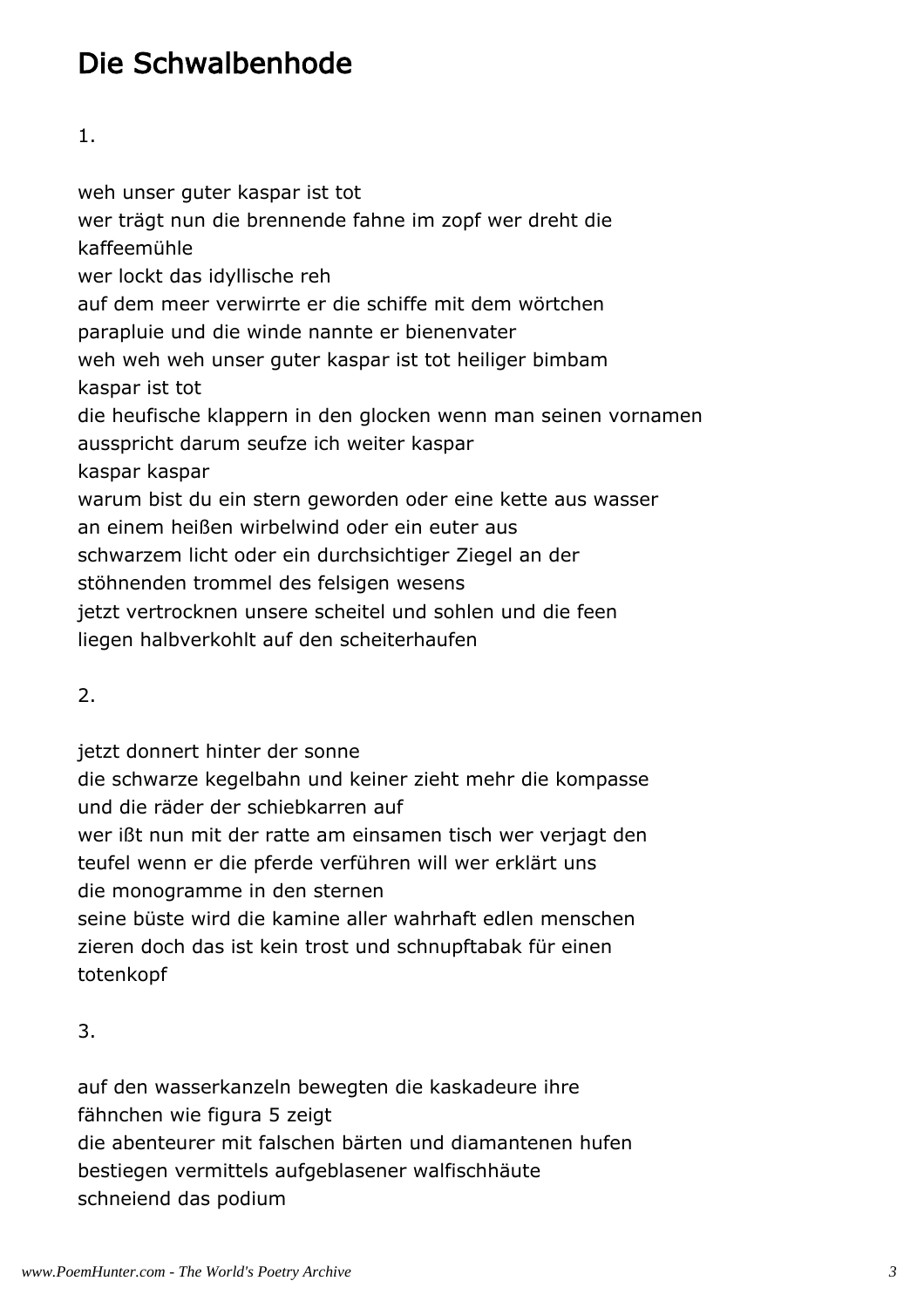der große geisterlöwe harun al raschid sprich harung al radi gähnte dreimal und zeigte seine vom rauchen schwarz gewordenen zähne

die merzerisierten klapperschlangen wickelten sich von ihren spulen mähten ihr getreide und verschlossen es in steine aus dem saum des todes traten die augen der jungen sterne nach der geißelung auf der sonnenbacke tanzten die hufe des esels auf flaschenköpfen

die toten fielen wie flocken von den ledernen türmen wieviel totengerippe drehten die räder der tore als der wasserfall dreimal gekräht hatte erblich seine tapete bis auf das blut und die matrosenmatrize zersprang aus der tiefe stiegen die schränke und breiteten ihre anker aus endlich wagte das meer die ohnmacht der bittern kompasse die glitzernden engel drehten sich in ihren angeln die gläsernen eulen reichten sich den tod von schnabel zu schnabel

die vögel hingen ihre glasschweife wie wasserfälle aus den felsen

die bäuerinnen trugen ausgebrannte ausgestopfte sonnen in ihrem haar den bäuerinnen nur in ihren kröpfen nur in ihren nickhäuten nur in ihrer lieben kleinen stadt jerusalem wachspuppen auszusetzen erlaubt war

4.

die edelfrau pumpt feierlich wolken in säcke aus leder und stein

lautlos winden riesenkräne trillernde lerchen in den himmel die sandtürme sind mit wattepuppen verstopft

in den schleusen stauen sich ammonshörner diskusse und mühlsteine

die schiffe heißen hans und grete und fahren ahnungslos weiter

der drache trägt die inschrift kunigundula und wird an der leine geführt

den städten sind die füße abgesägt

den kirchtürmen nur volle bewegungsfreiheit in den kellern gegeben

darum sind wir auch nicht verpflichtet die krallen hörner und wetterfahnen zu putzen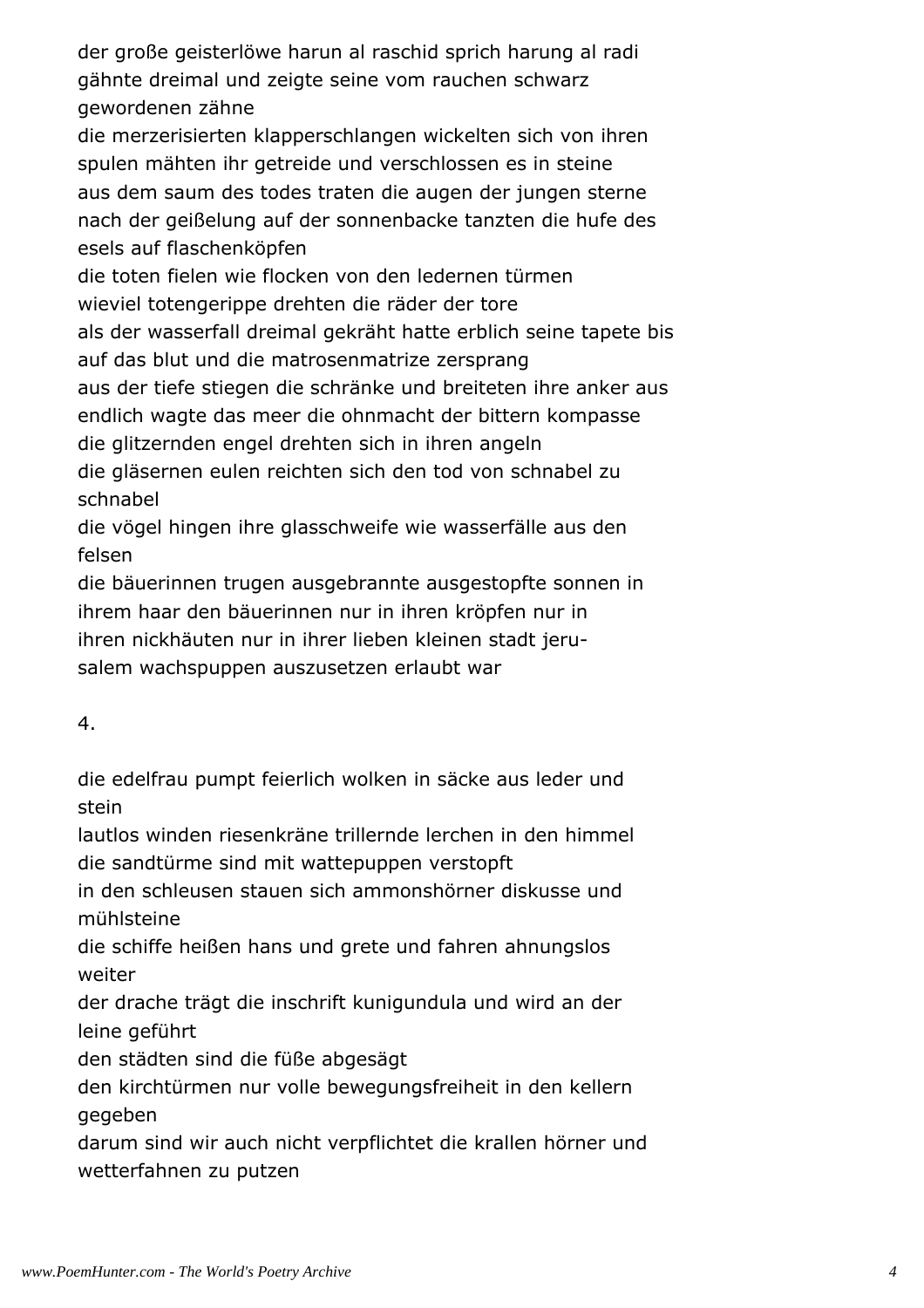obwohl der mond mir wie ein spiegel gegenüberhängt schmerzt mich der engel im auge auf den tischen laufen die sämereien auf und pochst du an die pflanzen so springen ihre blumen hervor die löwen verenden vor ihren schilderhäusern mit gießkan-

nen voll diamanten zwischen den krallen

die führer tragen schürzen aus holz

die vögel tragen schuhe aus holz die vögel sind voll widerhall unaufhörlich rollen ihnen die eier aus ihren kleinen herzen ihr scheitel trägt den himmelsmast ihre sohlen stehen auf schreitenden flammen reißt die schneekette so rufen sie den herrgott an senkt sich das himmelsrad so treten ihre hufe auf schwarze körner

im januar schneit es graphit in das ziegenfell im februar zeigt sich der strauß aus kreideweißem licht und weißen sternen im märz balzt der würgengel und die ziegel und falter flattern fort und die sterne schaukeln in ihren ringen und die windfangblumen rasseln in ihren ketten und die prinzessinnen singen in ihren nebeltöpfen wer eilt auf kleinen fingern und flügeln den morgenwinden nach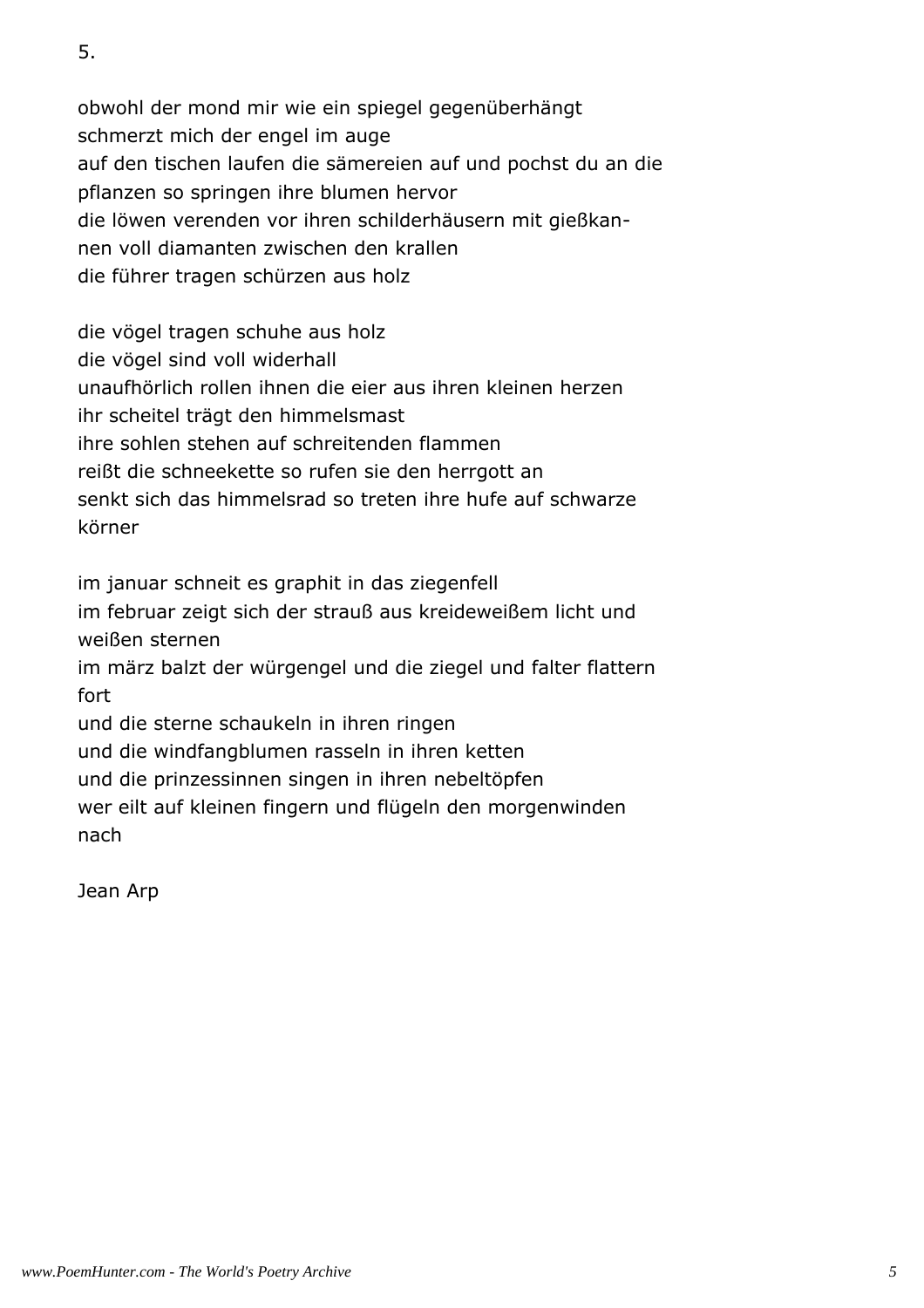## Kaspar Is Dead

<i>(Translated by G P Skratz)</i>

o god our kaspar is dead

& now there's no-one to steal away with the burning flag & snap it every day in the dark cloud's braided hair.

no-one to crank the coffee-mill in the ancient cask.

no-one to conjure idyllic deer from the petrified grocery bag.

no-one to sniff ships umbrellas bee-keepers udders of wind spindles of ozone no-one to filet the pyramids.

o god god god our good old kaspar is dead. lord lord kaspar is dead.

heart-broken shark's teeth rattle with grief in the belfry when we utter his given name. so i stick to his last, sighing kaspar kaspar kaspar.

why have you deserted us. what form has your great soul wandered into now. have you become a star or a chain of water on a hot whirlwind or a plump breast of black light or a transparent brick on the groaning drum of the rocks of existence...

o now the crowns of our heads the soles of our feet wither away & angels smolder on the funeral pyre.

the dark bowling alley thunders behind the sun & there's no-one to wind the compasses & the wheels of wheelbarrows.

no-one to dine with the phosphorescent rat at the barefoot table.

no-one to drive off the wind devil when he tries to seduce the horses.

no-one to teach us monograms in the stars.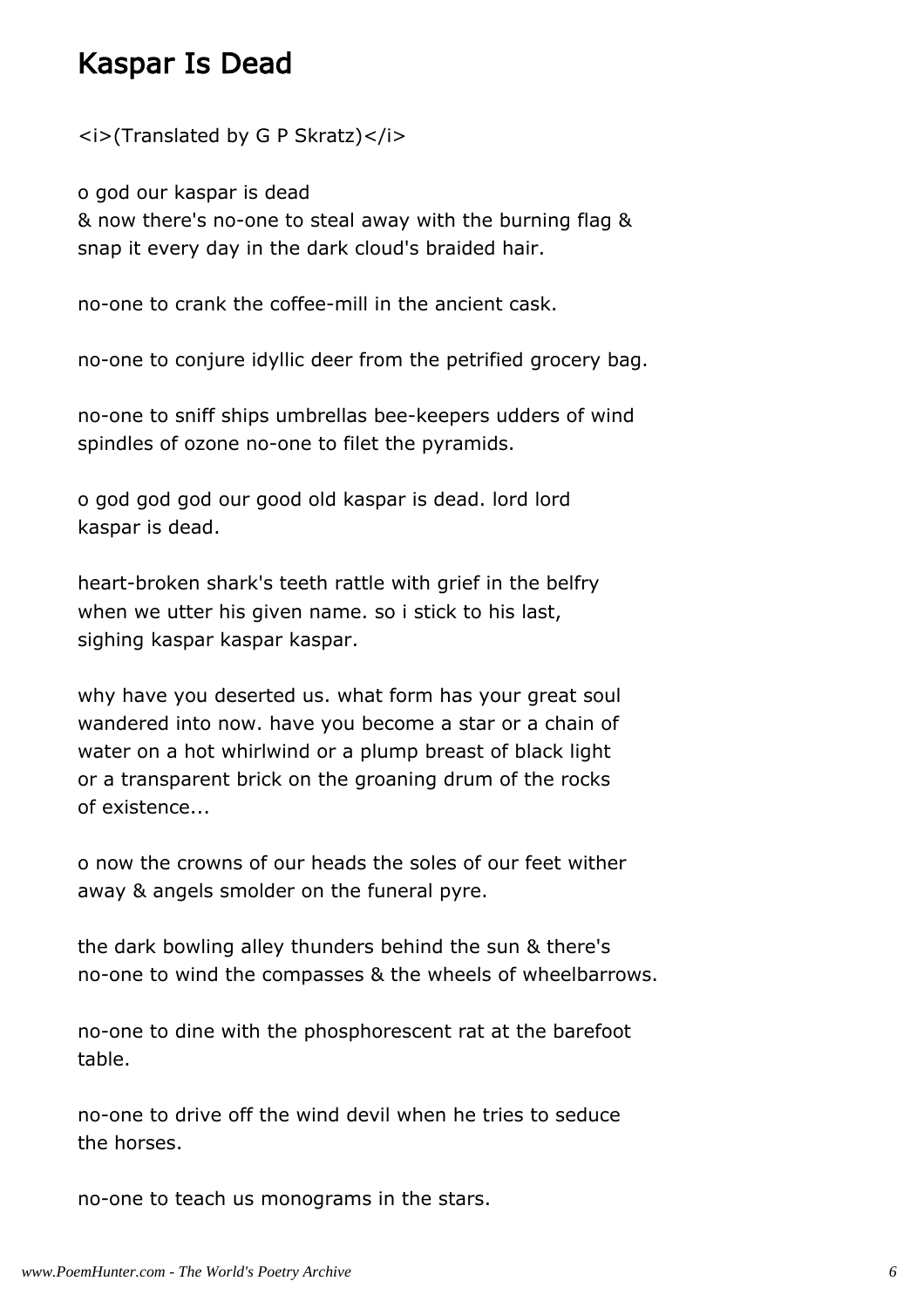his bust will adorn all truly noble firesides but there is no snuff & comfort for a dead head.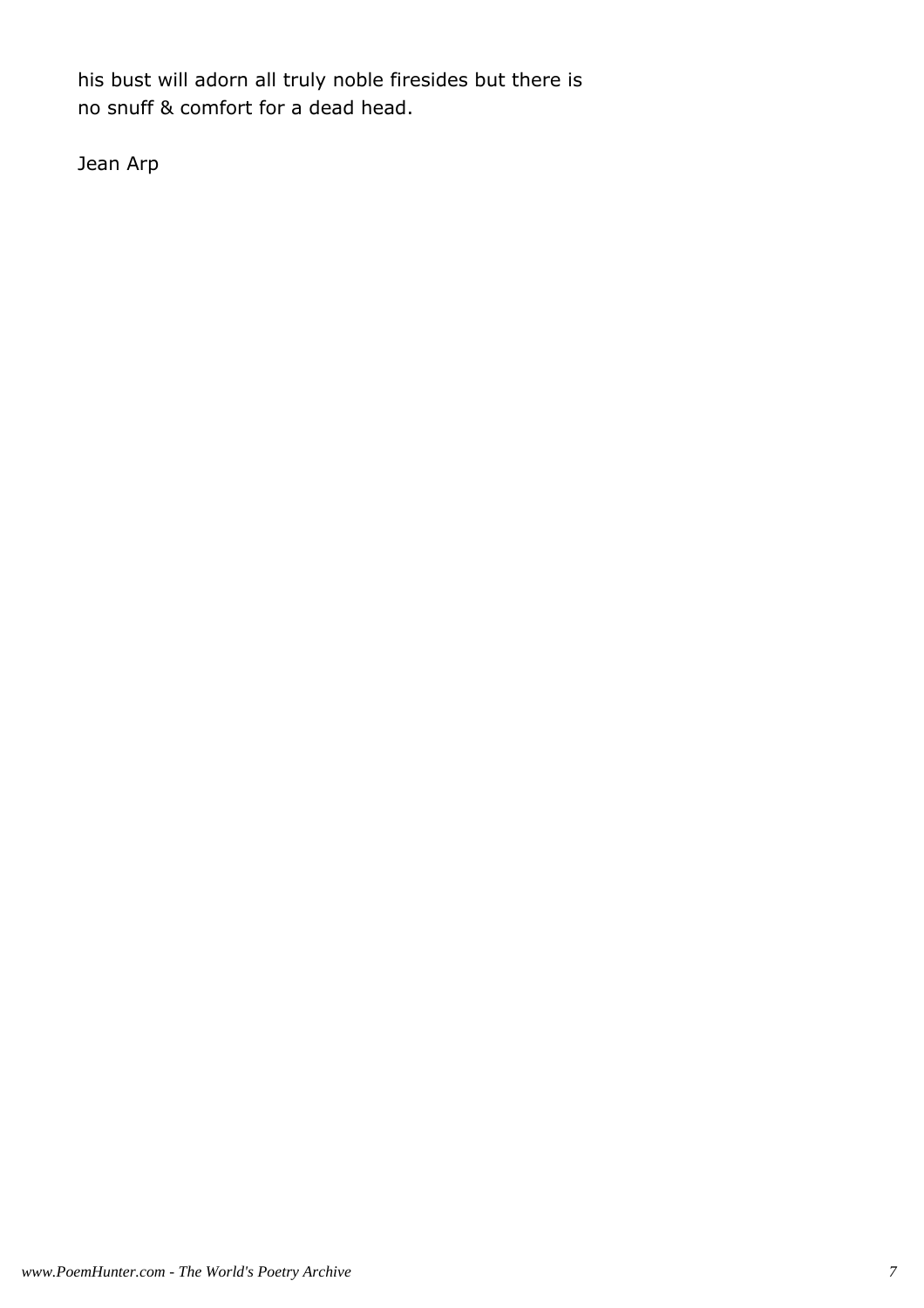# Opus Null

#### 1

Ich bin der groß e Derdiedas das rigorose Regiment der Ozonstengel prima Qua der anonyme Einprozent. Das P. P. Tit und auch die Po Posaune ohne Mund und Loch das große Herkulesgeschirr der linke Fuß vom rechten Koch.

Ich bin der lange Lebenslang der zwö Ifte Sinn im Eierstock der insgesamte Augustin im lichten Zelluloserock.

#### $\overline{2}$

Er zieht aus seinem schwarzen Sarg um Sarg um Sarg um Sarg hervor. Er weint mit seinem Vorderteil und wickelt sich in Trauerflor. Halb Zauberer halb Dirigent taktiert er ohne Alpenstock sein grünes Ziffernblatt am Hut und fä Ilt von seinem Kutscherbock.

Dabei stö & szlig; t er den Ghettofisch von der mö blierten Staffelei. Sein langer Wü rfelstrumpf zerreißt zweimal entzwei dreimal entdrei.

## 3

Er sitzt mit sich in einem Kreis. Der Kreis sitzt mit dem eignen Leib. Ein Sack mit einem Kamm der steht dient ihm als Sofa und als Weib. Der eigne Leib der eigne Sack. Der Vonvon und die linke Haut. Und tick und tack und tipp und topp der eigne Leib fä Ilt aus der Braut.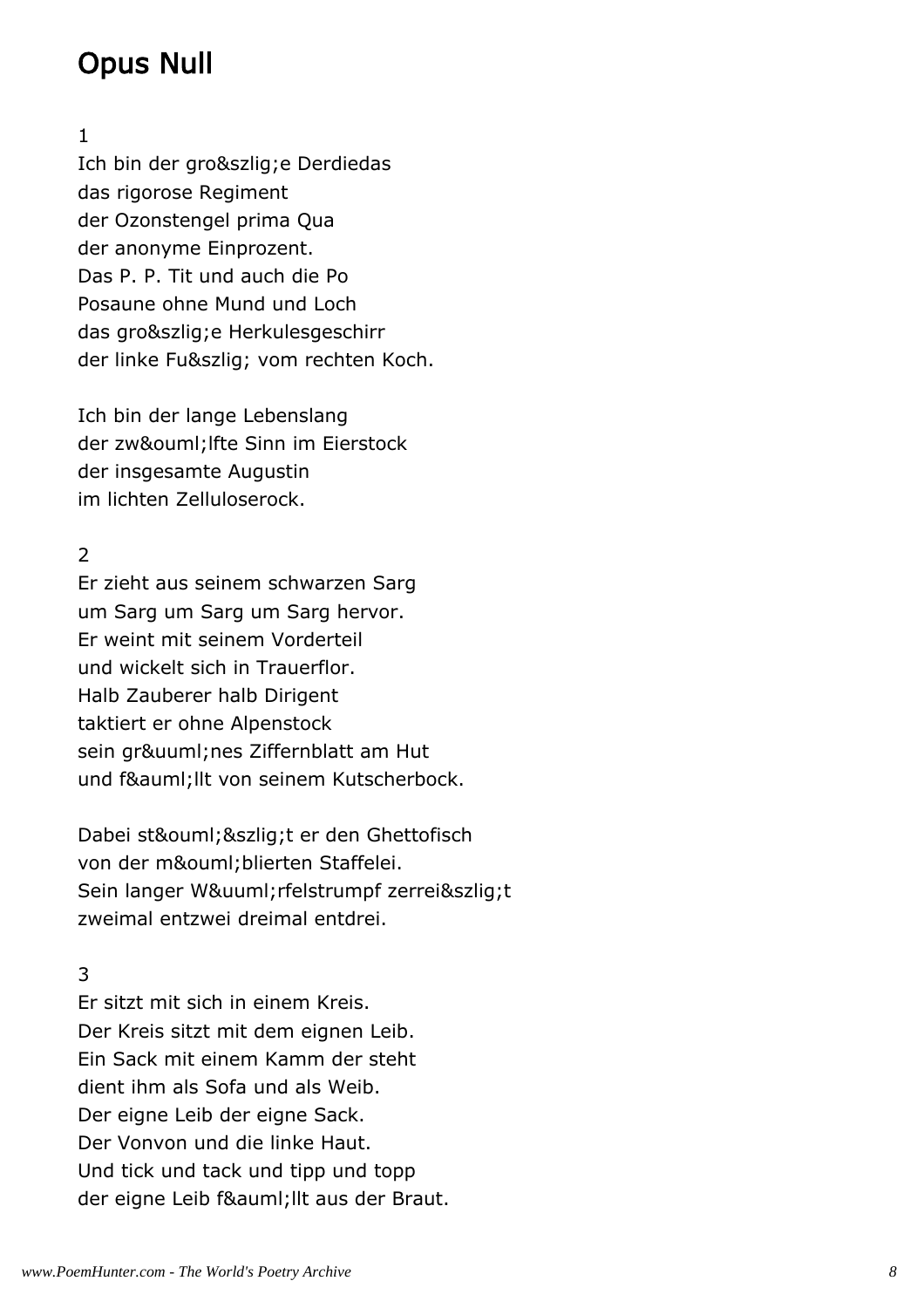Er schwingt als Pfund aus seinem Stein die eigne Braut im eignen Sack. Der eigne Leib im eignen Kreis fä Ilt nackt als Sofa aus dem Frack.

#### 4

Mit seiner Dampfmaschine treibt er Hut um Hut aus seinem Hut und stellt sie auf in Ringelreihn wie man es mit Soldaten tut. Dann grüßt er sie mit seinem Hut der dreimal grüßt mit einem du. Das traute sie vom Kakasie ersetzt er durch das Kakadu.

Er sieht sie nicht und grü & szlig; t sie doch er sie mit sich und lä uft um sich. Der Hü te inbegriffen sind und deckt den Deckel ab vom Ich.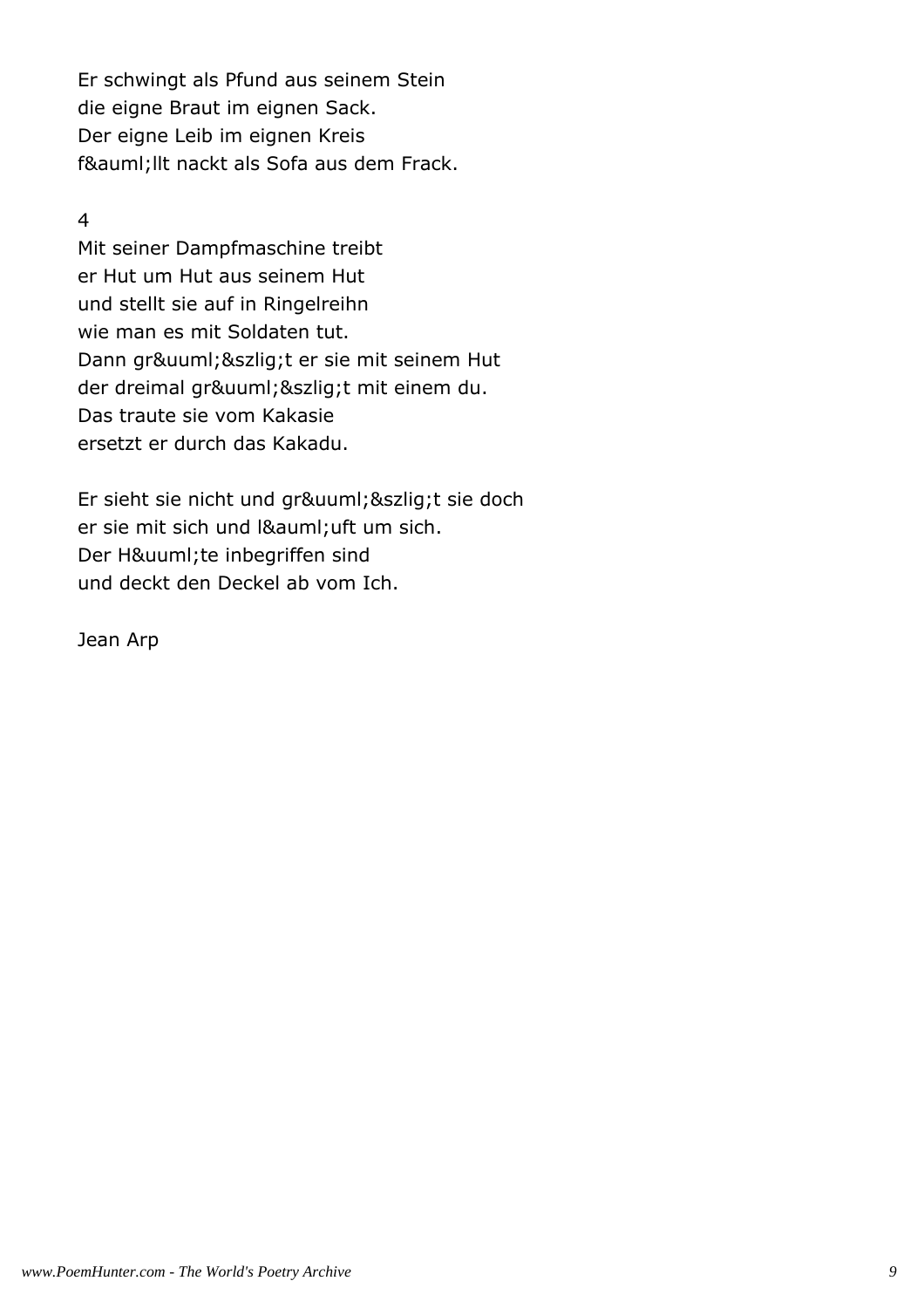## Sekundenzeiger

daß ich als ich ein und zwei ist daß ich als ich drei und vier ist daß ich als ich wieviel zeigt sie daß ich als ich tickt und tackt sie daß ich als ich fünf und sechs ist daß ich als ich sieben acht ist daß ich als ich wenn sie steht sie daß ich als ich wenn sie geht sie daß ich als ich neun und zehn ist daß ich als ich elf und zwö If ist.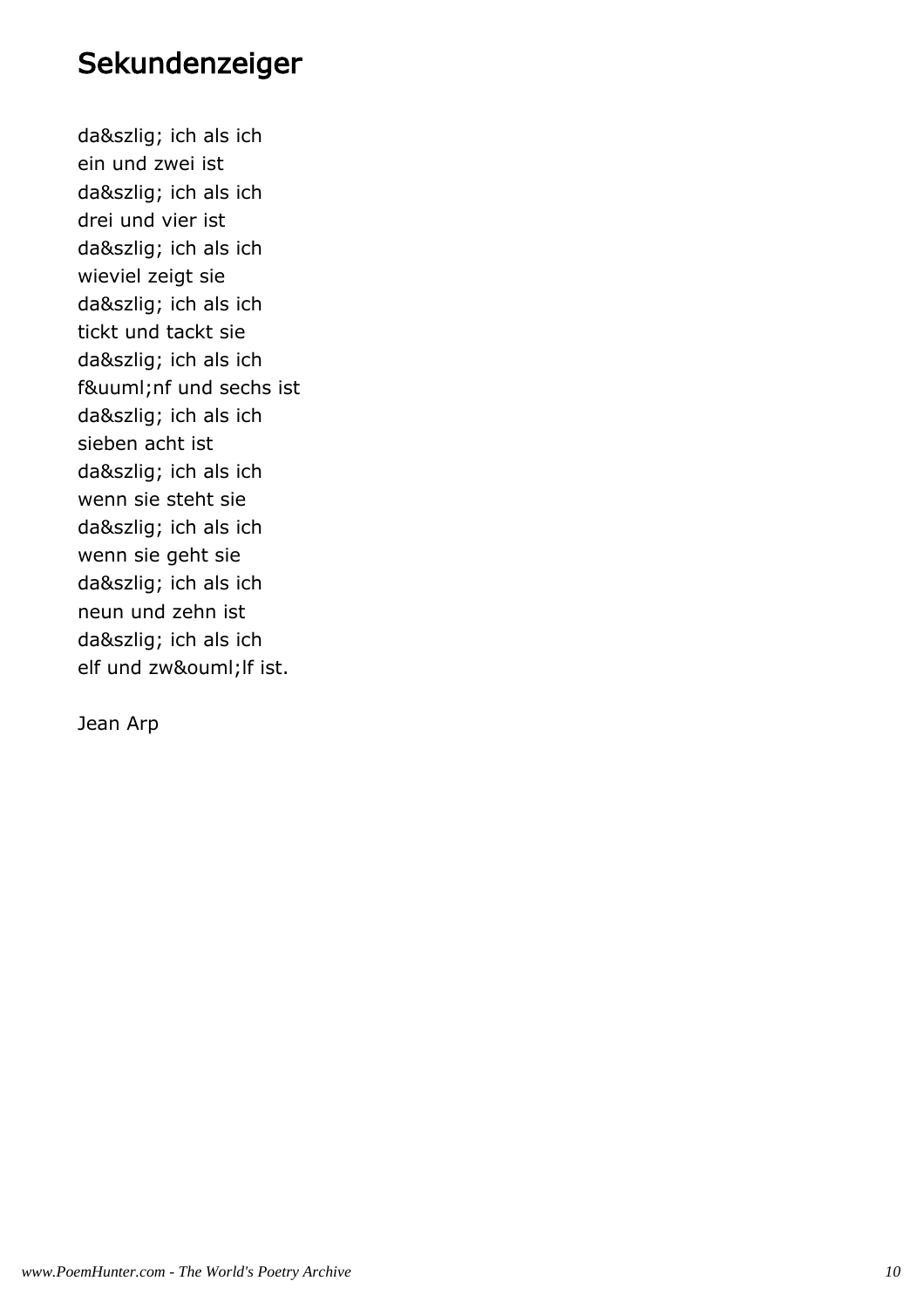## The Air Is A Root

The air is a root. The stones are filled with tenderness. bravo. bravo. the stones are filled with air. the stones are watery branches. on the stones replacing the mouth grows the skeleton of a leaf. bravo. A stone voice face to face and foot to foot with a stone glance. the stones are tormented like flesh the stones are clouds for their second nature dances to them on their third nose. bravo. bravo. when the stones scratch themselves, nails grow on the roots. bravo. bravo. the stones woke to eat the exact hour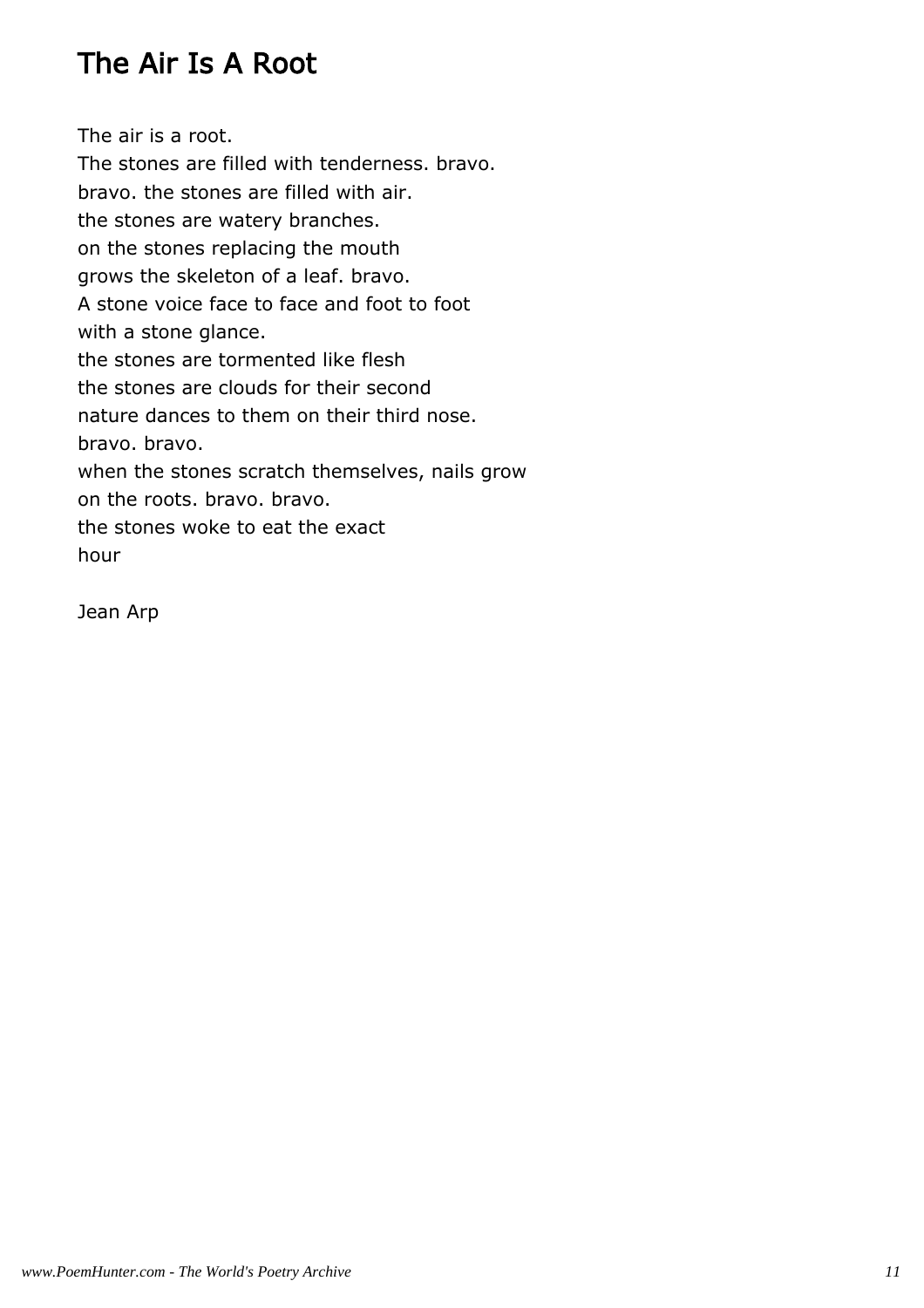# The Domestic Stones (Fragment)

<i>(Translated from the French by David Gascoyne)</i>

The feet of morning the feet of noon and the feet of evening walk ceaselessly round pickled buttocks on the other hand the feet of midnight remain motionless in their echo-woven baskets

consequently the lion is a diamond

on the sofas made of bread are seated the dressed and the undressed the undressed hold leaden swallows between their toes the dressed hold leaden nests between their fingers at all hours the undressed get dressed again and the dressed get undressed and exchange the leaden swallows for the leaden nests

consequently the tail is an umbrella

a mouth opens within another mouth and within this mouth another mouth and within this mouth another mouth and so on without end it is a sad perspective which adds an I-don't-know-what to another I-don't-know-what

consequently the grasshopper is a column

the pianos with heads and tails place pianos with heads and tails on their heads and their tails

consequently the tongue is a chair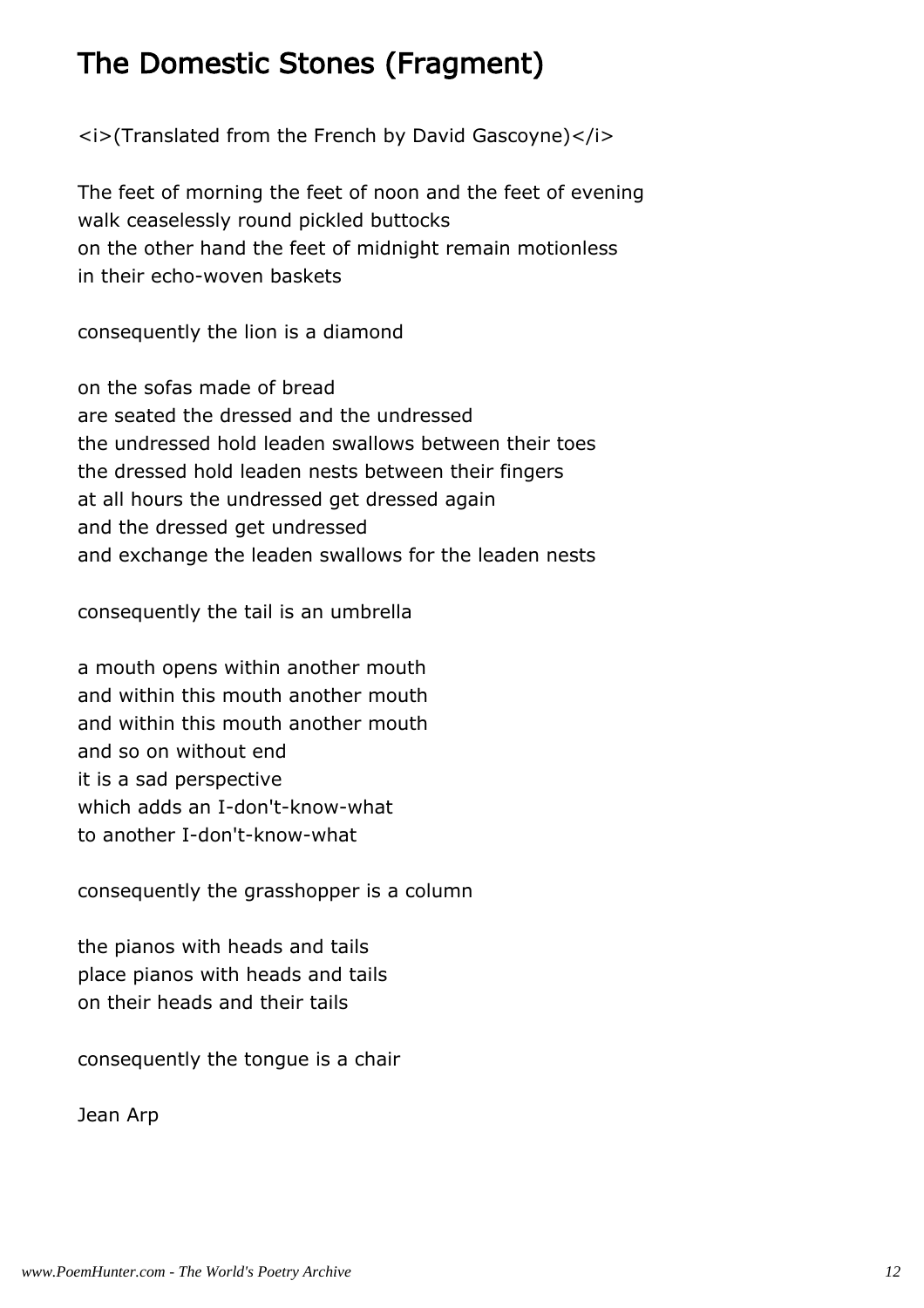## The Plain

I was alone with a chair on a plain Which lost itself in an empty horizon.

The plain was flawlessly paved. Nothing, absolutely nothing but the chair and I were there.

The sky was forever blue, No sun gave life to it.

An inscrutable, insensible light illuminated the infinite plain.

To me this eternal day seemed to be projected - artificially-- from a different sphere.

I was never sleepy nor hungry nor thirsty, never hot nor cold.

Time was only an abstruse ghost since nothing happened or changed.

In me Time still lived a little This, mainly, thanks to the chair.

Because of my occupation with it I did not completely lose my sense of the past.

Now and then I'd hitch myself, as if I were a horse, to the chair and trot around with it, sometimes in circles, and sometimes straight ahead.

I assume that I succeeded.

Whether I really succeeded I do not know Since there was nothing in space By which I could have checked my movements.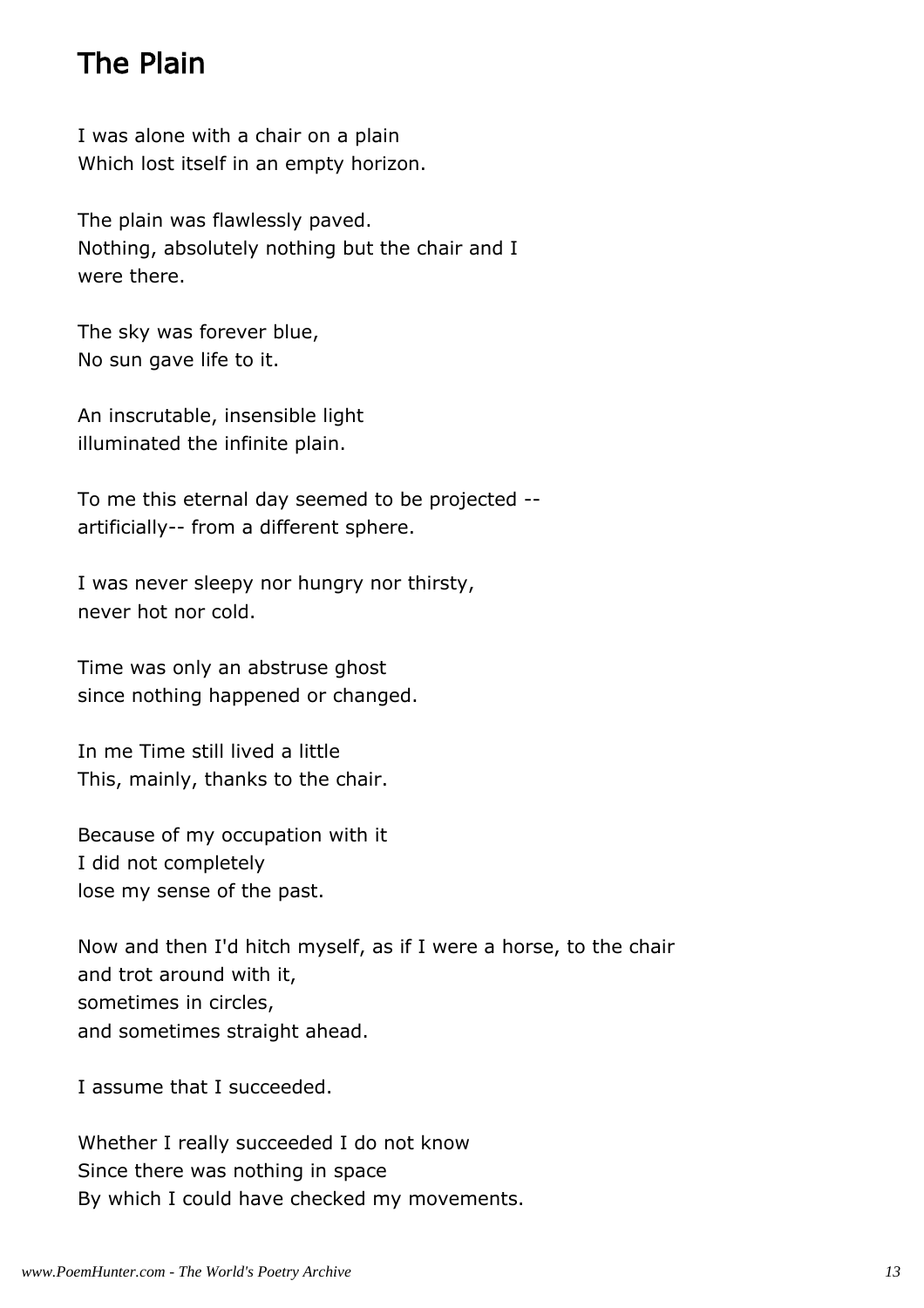As I sat on the chair I pondered sadly, but not desperately, Why the core of the world exuded such black light.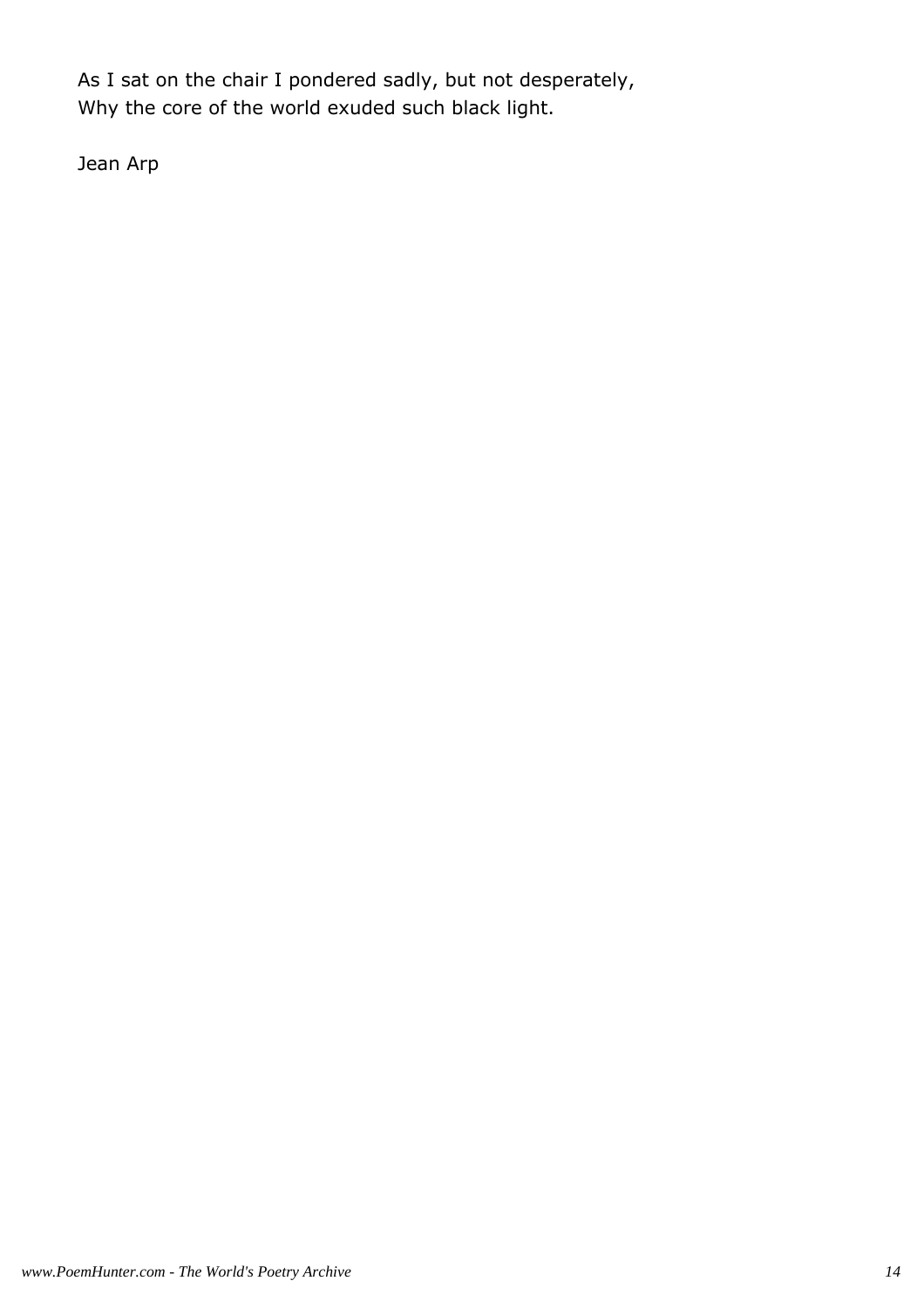## WestÖ Liche Rosen

## 1

die rosen werden an die hü te gekreuzigt, die lippen der rosen fliegen fort. die blutigen organe tropfen auf den sichtbaren thron des halbwü chsigen westö stlichen steines und auf die weiß en totenkö pfe. die drei rasierten sommer und die drei rasierten kreuze wackeln wie der mai auf krü cken fort. der leierleib erzä hlt von blutigen schlachten gegen behaarte steine. der leierleib schießt giftigen schaum steinerne krü cken blutige nasen behaarte steine gegen die rasierten totenkö pfe.

## $\overline{2}$

der leierleib tropft blut auf die weiß en vorhemden wie in einer unverpackten schlacht und wirft seine drei schneeballen hinter seine drei sommer. aus den retorten rollen die totenkö pfe der Itosen. die lippen der hüte kommen auf krücken zurück. die handschuhe werden an die hü te gekreuzigt. die kreuze lehnen aneinander wie der halbe mann vom brä utigam am anderen halben manne vom bräutigam.

#### 3

der leierleib erzä hlt der schaumgeburt von einem halbwü chsigen westö stlichen stein der beileibe und heiseele auf einem sichtbaren thron sitzt und von den wagehalsigen und wagenasigen die blutige teile 5e, oen den mai werfen. da schießt die schaumgeburt giftige akzentvö gel gegen die signaturorgane des leierleibes hä ngt sich klö ppel an ihre geballten flü gel und lä utet und fliegt fort zu den geflü gelten worten. die flü gel rasieren die behaarten herzen. das stü ckchen luft wackelt und ruft qui vive. so geht es hinauf und hinab wie in einem brief.